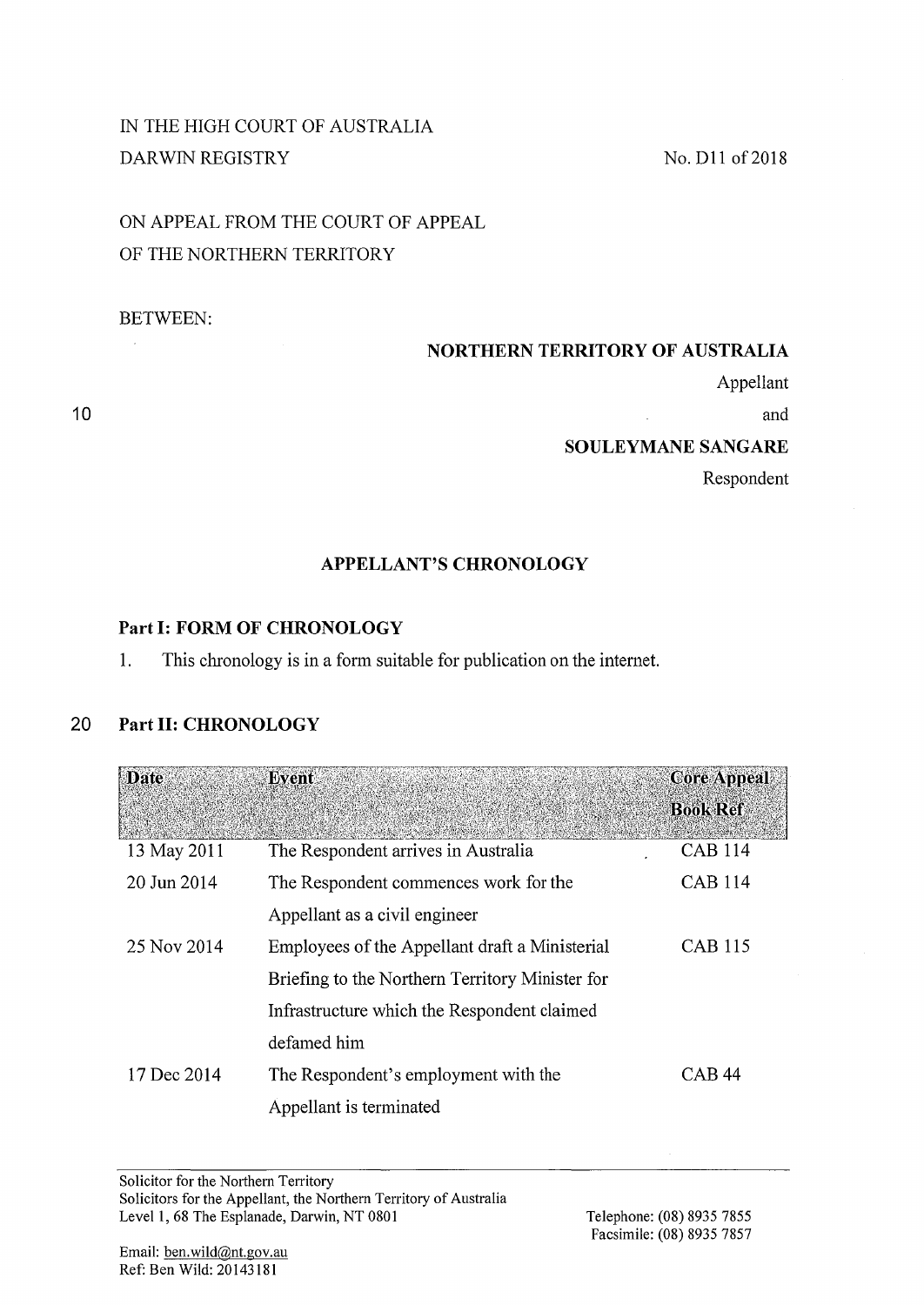| 25 Jun 2015    | The Respondent commences proceedings in the     | <b>CAB42</b>    |
|----------------|-------------------------------------------------|-----------------|
|                | Local Court of the Northern Territory (Local    |                 |
|                | Court) at Katherine alleging the Respondent     |                 |
|                | defamed him                                     |                 |
| 29 Jan 2016    | The Respondent files an Amended Statement of    | CAB 1-37,       |
|                | Claim in the Local Court alleging the           | 43              |
|                | Respondent defamed him and seeking \$100,000    |                 |
|                | in damages                                      |                 |
| 17 Jul 2016    | The Respondent files in the Local Court a       | CAB 38-39,      |
|                | document titled "Proposed Amended Remedy        | 42, 43          |
|                | Sought" alleging the Respondent defamed him     |                 |
|                | and seeking \$5,000,000 in damages              |                 |
| 2 Aug 2016     | The Local Court transfers the Respondent's      | <b>CAB42</b>    |
|                | claim to the Supreme Court of the Northern      |                 |
|                | Territory (Supreme Court)                       |                 |
| 17, 27 Feb - 1 | The Respondent's claim is heard in the Supreme  | CAB40           |
| March 2017     | Court                                           |                 |
| 6 Feb 2018     | The Supreme Court hands down judgment           | CAB 40-100,     |
|                | dismissing the Respondent's claim               | $101 - 2$       |
| 23 Feb 2018    | The Respondent files a Notice of Appeal         | CAB 103-        |
|                | regarding the decision of the Supreme Court     | 106             |
| 3 Aug 2018     | The appeal is heard before the Court of Appeal. | CAB 112-        |
|                | The Court of Appeal hands down judgment         | 135, 136-137    |
|                | dismissing the appeal and makes no order as to  |                 |
|                | costs                                           |                 |
| 16 Nov 2017    | The Appellant files an application for special  |                 |
|                | leave to appeal                                 |                 |
| 5 Dec 2018     | Special leave is granted                        | <b>CAB 139</b>  |
| 19 Dec 2018    | Notice of Appeal is filed                       | <b>CAB 140-</b> |
|                |                                                 | 141             |

 $\label{eq:2.1} \frac{1}{\sqrt{2}}\int_{0}^{\infty}\frac{1}{\sqrt{2\pi}}\left(\frac{1}{\sqrt{2\pi}}\right)^{2\alpha} \frac{1}{\sqrt{2\pi}}\int_{0}^{\infty}\frac{1}{\sqrt{2\pi}}\left(\frac{1}{\sqrt{2\pi}}\right)^{\alpha} \frac{1}{\sqrt{2\pi}}\frac{1}{\sqrt{2\pi}}\int_{0}^{\infty}\frac{1}{\sqrt{2\pi}}\frac{1}{\sqrt{2\pi}}\frac{1}{\sqrt{2\pi}}\frac{1}{\sqrt{2\pi}}\frac{1}{\sqrt{2\pi}}\frac{1}{\sqrt{2\pi}}$